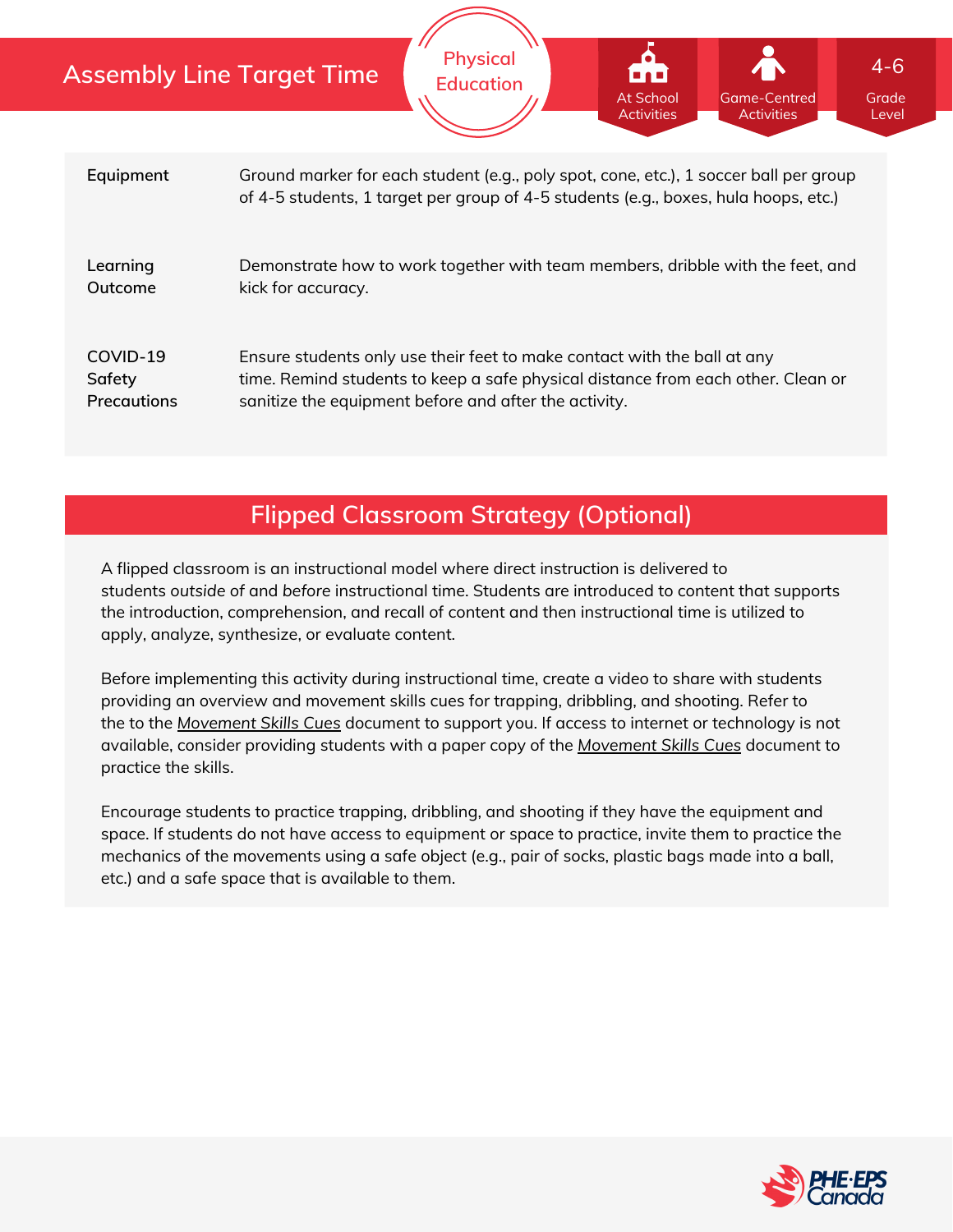## **Assembly Line Target Time**

# **Activity Description**

**Physical Education**

Set up a playing area in a safe outdoor space by creating vertical lines using 4-5 ground markers with at least 2 metres between each ground marker in the line. Different vertical lines should be at least 4 metres apart. Place a target at least 2 metres away from the last ground marker in each line.

As a large group, review how to perform the kicking [movement](https://phecanada.ca/sites/default/files/content/docs/Home%20Learning%20Resource/Movement%20Cues/Movement%20Skills%20Cues%201.pdf) skill or refer to the *Movement Skills Cues* document to support you. Provide each line with a ball and encourage groups to practice passing and trapping using the appropriate movements and cues. If utilizing a flipped classroom strategy, remind students to apply the cues they learned or reviewed in the video or document.

Ask students to stand on a ground marker. Provide a soccer ball to the first person in each line. When play begins, teams pass the soccer ball, using their foot only, down the line from player to player. Each player must trap and control the ball before passing it to the next player. If a player loses control of the ball, they must collect the ball with their feet and move back to their ground marker before passing it to the next person in line. When the ball reaches the last player in line, this player turns and kicks the ball toward the target attempting to hit the target for a point. After the ball is kicked, the player collects the ball with their feet, and dribbles it to the front of the line and all players rotate down the line to the next floor marker. Play continues like this with players each having a turn kicking at the target for a given time limit. Teams count the amount of times they are successful at hitting the target.

# **Physical Education Competencies Reflection Questions**

## **MOVE**

**Develop psychomotor skills, tactics, and strategies that facilitate a variety of physical activities across diverse environments.**





### **THINK**

**Develop cognitive skills and strategies for a variety of movement contexts that facilitate critical thinking, decision making, and problem solving.**



## **ACT**

**Practice behaviour skills and strategies that facilitate movement competence and confidence.**



Reflection is important to support learning during physical education. Consider asking students the reflection questions below and discuss the answers together.

- *What did you have to think about as you trapped and then passed the ball?*
- *What did you have to consider when it was your turn to try to hit the target with the ball?*



Grade Level

4-6

Game-Centred Activities

At School **Activities**